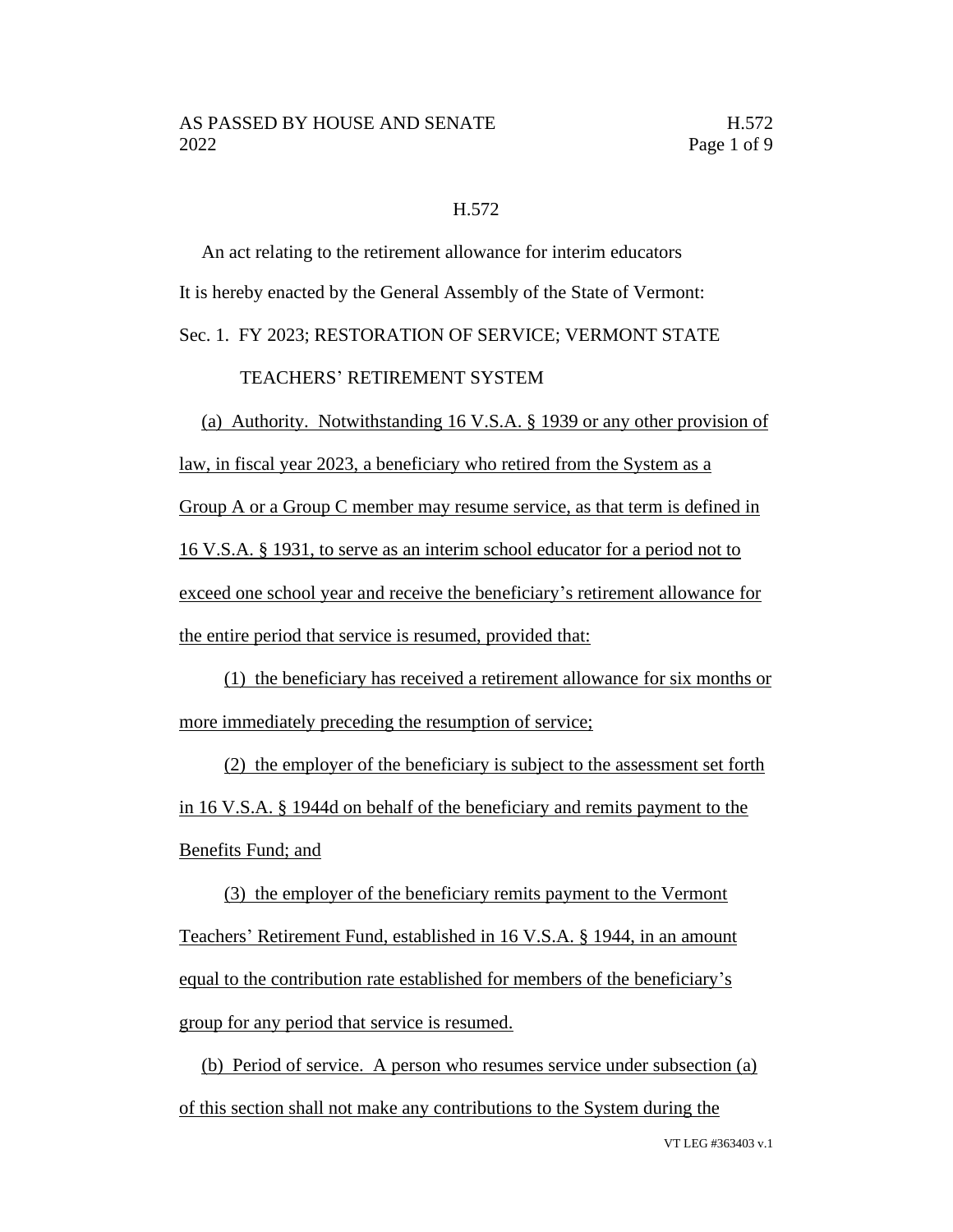person's period of service and shall not be entitled to a retirement allowance separately computed for the period that service was resumed.

(c) Employment certification. Each superintendent who hires an interim school educator pursuant to subsection (a) of this section shall certify to the Board that the district exhausted all reasonable options to employ a qualified active educator prior to employing a beneficiary as an interim school educator.

(d) Renewal.

(1) In fiscal years 2024 and 2025, the State Treasurer is authorized to grant not more than two renewals for a one-fiscal-year period to the authority described in subsection (a) of this section. The State Treasurer shall make the determination to renew the authority not earlier than June 1 but not later than June 30 in each fiscal year and shall notify the House and Senate Committees on Government Operations of the determination.

(2) In the event the State Treasurer makes a determination to renew the authority pursuant to subdivision (1) of this subsection, a beneficiary may only resume service during each one-year renewal period if service is performed in a different interim school educator position.

(e) Repeal. This section shall be repealed on June 30, 2026.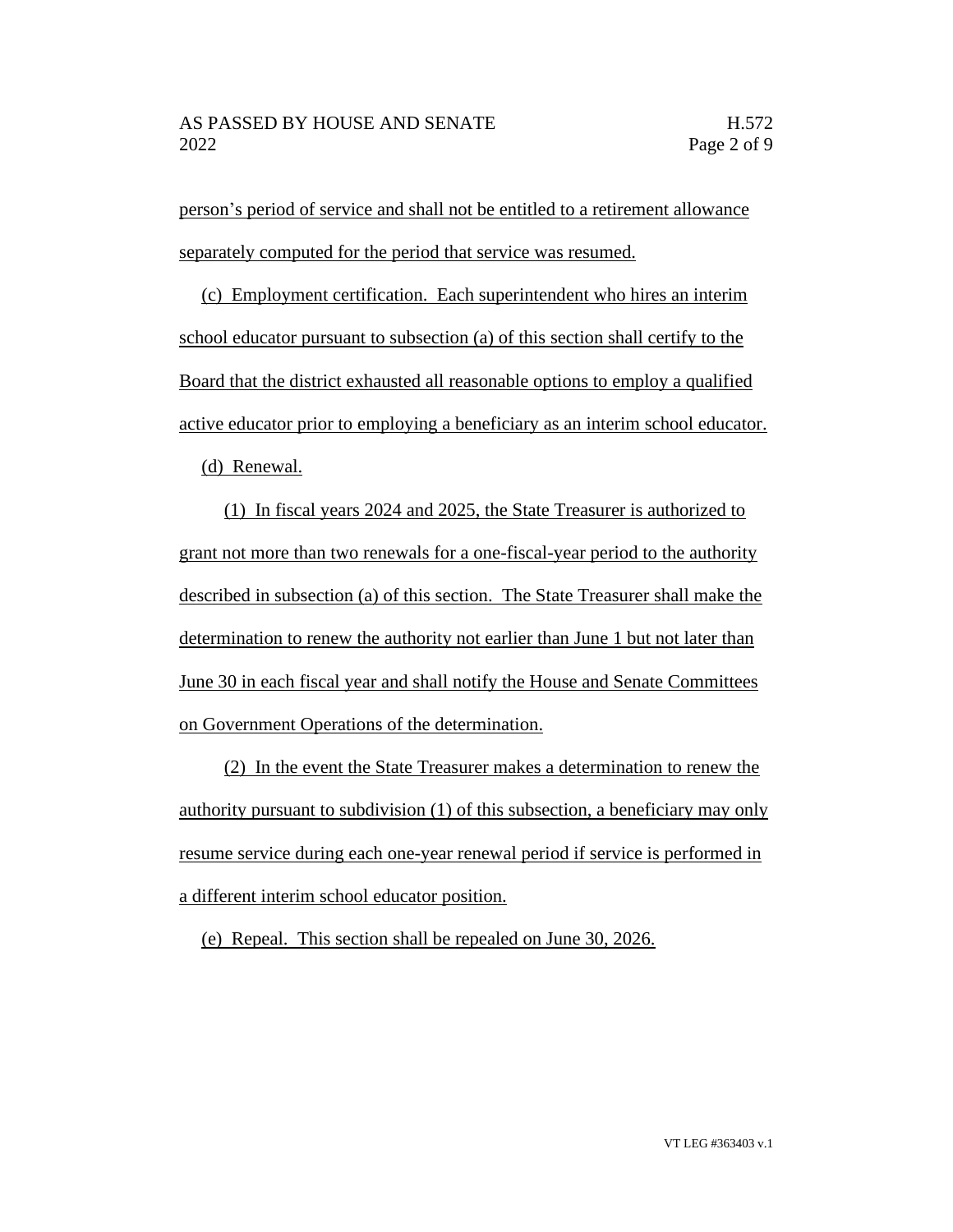## Sec. 2. 16 V.S.A. § 1949 is amended to read:

#### § 1949. POSTRETIREMENT ADJUSTMENTS TO RETIREMENT

#### ALLOWANCES

(a) For all Group A members, as of June 30 in each year, beginning June 30, 1972, the Board shall determine any increase or decrease, to the nearest one-tenth of one percent, in the ratio of the average of the Consumer Price Index for the month ending on that date to the average of the Index for the month ending on June 30, 1971, or the month ending on June 30 of the most recent year thereafter. In the event of an increase, and provided that the net increase following the application of any offset as provided in this subsection equals or exceeds one percent, the retirement allowance of each beneficiary in receipt of an allowance for at least one year on the next following December 31 shall be increased by an equal percentage. Such increase shall begin on the January 1 immediately following that December 31. An equivalent percentage increase shall also be made in the retirement allowance payable to a beneficiary in receipt of an allowance under an optional election, provided the member on whose account the allowance is payable and such other person shall have received a total of at least 12 monthly payments by such December 31. In the event of a decrease of the Consumer Price Index as of June 30 for the preceding year, the retirement allowance of a beneficiary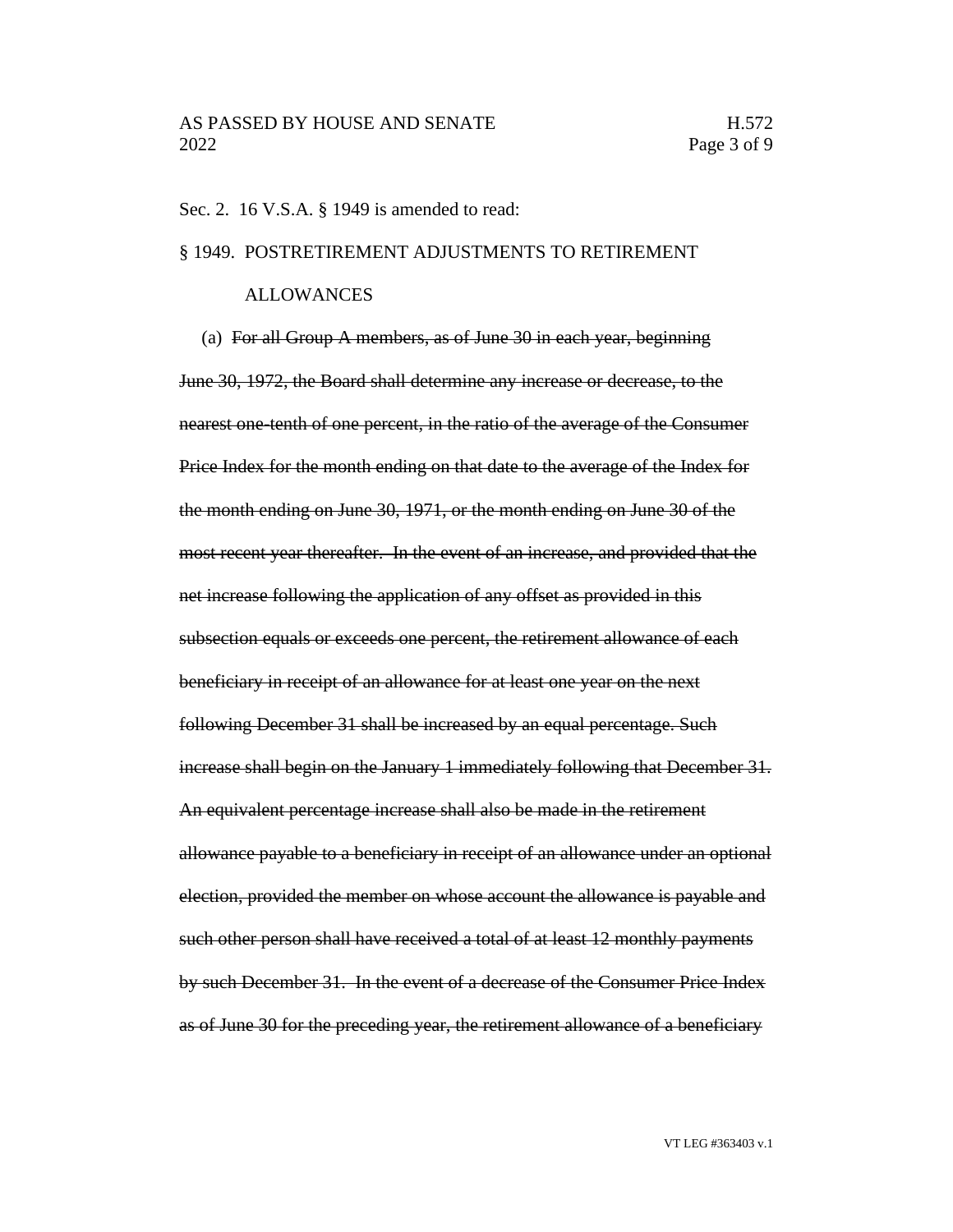shall not be subject to any adjustment on the next following January 1; provided, however, that:

(1) such decrease shall be applied as an offset against the first subsequent year's increase of the Consumer Price Index when such increase equals or exceeds one percent, up to the full amount of such increase; and

(2) to the extent that such decrease is greater than such subsequent year's increase, such decrease shall be offset in the same manner against two or more years of such increases, for up to but not exceeding five subsequent years of such increases, until fully offset. Postretirement adjustments to retirement allowance. On January 1 of each year, the retirement allowance of each beneficiary of the System who is in receipt of a retirement allowance for at least a one-year period as of December 31 in the previous year, and who meets the eligibility criteria set forth in this section, shall be adjusted by the amount described in subsection (d) of this section. In no event shall a beneficiary receive a negative adjustment to the beneficiary's retirement allowance.

(b) For Group C members, as of June 30 in each year, commencing June 30, 1981, a determination shall be made of any increase or decrease, to the nearest one-tenth of a percent of the Consumer Price Index for the preceding fiscal year. In the event of an increase, and provided that there exists a net increase following the application of any offset as provided in this

VT LEG #363403 v.1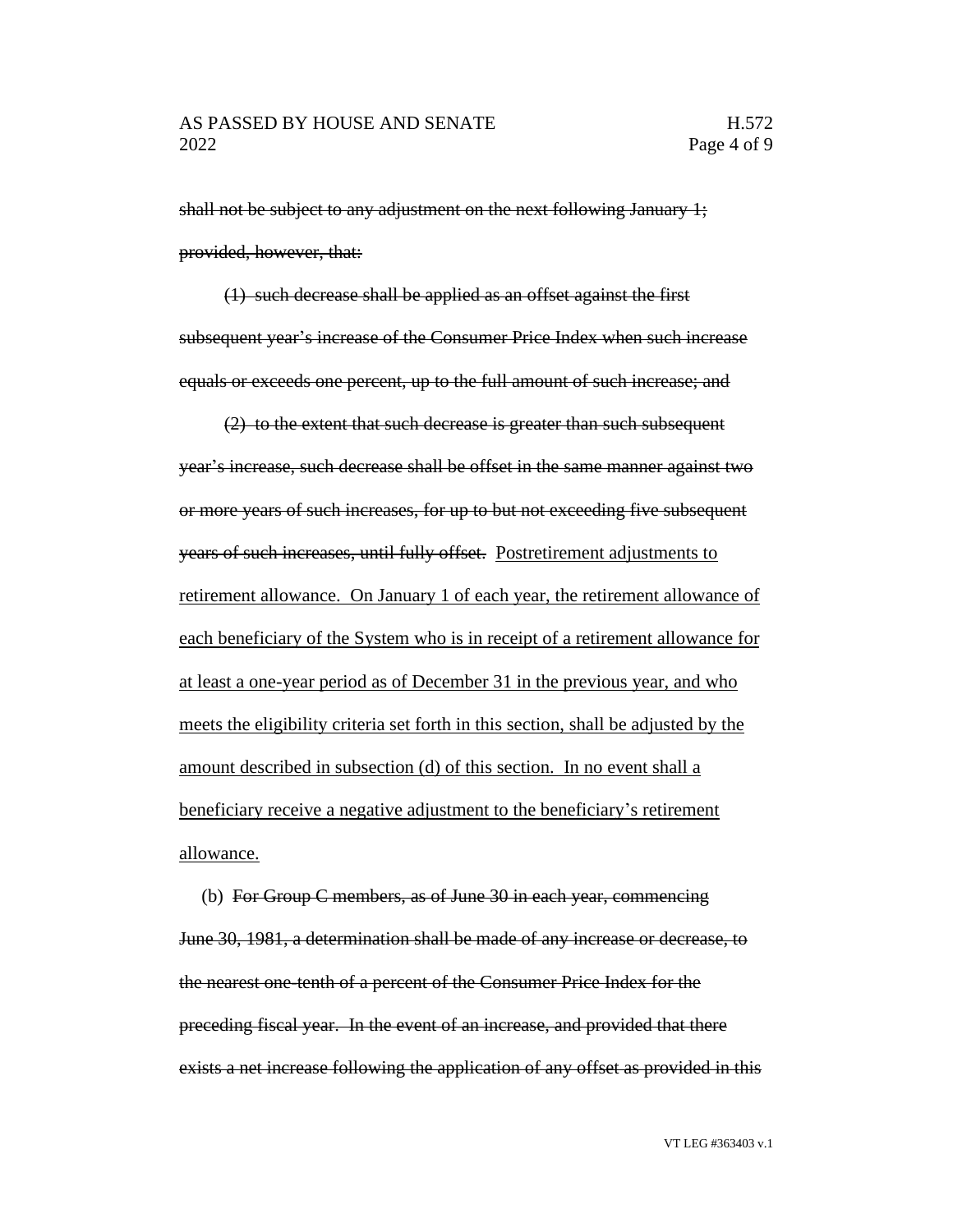subsection, the retirement allowance of each beneficiary in receipt of an allowance for at least one year on the next following December 31 shall be increased by an amount equal to one-half of the net percentage increase. The increase shall commence on the January 1 immediately following that December 31. The increase shall apply to Group C members having attained 57 years of age or completed at least 25 years of creditable service as of June 30, 2010, and receiving an early retirement allowance only in the year following attainment of age 62, and shall apply to Group C members not having attained 57 years of age or having completed at least 25 years of creditable service as of June 30, 2010, and receiving an early retirement allowance only in the year following the member's attainment of 65 years of age, provided the member has received benefits for at least 12 months as of December 31 of the year preceding any January adjustment. In the event of a decrease of the Consumer Price Index as of June 30 for the preceding year, the retirement allowance of a beneficiary shall not be subject to any adjustment on the next following January 1; provided, however, that:

(1) such decrease shall be applied as an offset against the first subsequent year's increase of the Consumer Price Index, up to the full amount of such increase; and

(2) to the extent that such decrease is greater than such subsequent year's increase, such decrease shall be offset in the same manner against two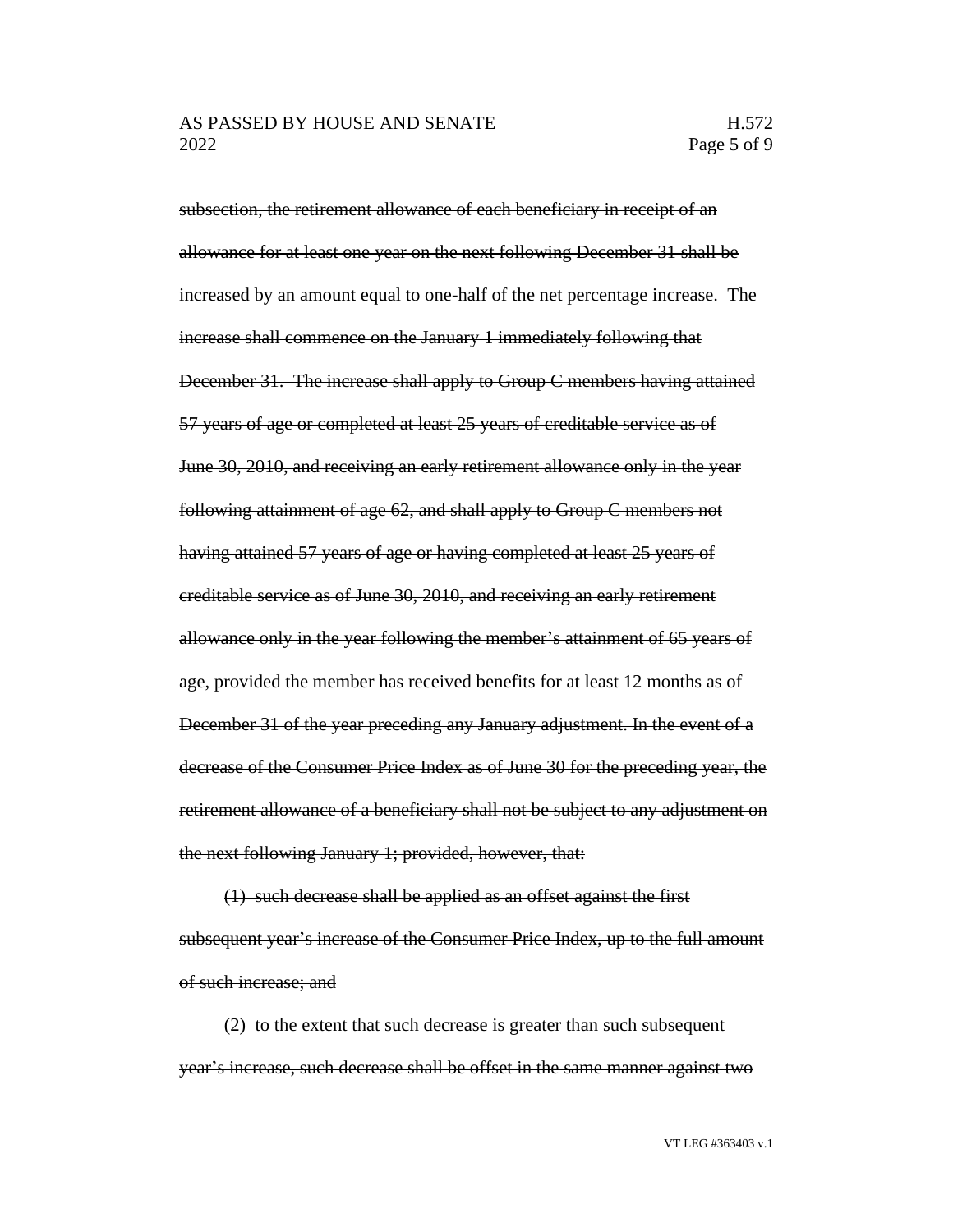or more years of such increases, for up to but not exceeding five subsequent years of such increases, until fully offset. Calculation of net percentage increase. Each year, a determination shall be made of any increase or decrease, to the nearest one-tenth of a percent, in the Consumer Price Index for the month ending on June 30 of that year to the average of the Consumer Price Index for the month ending on June 30 of the previous year.

(1) Consumer Price Index; maximum and minimum amounts. Any increase or decrease in the Consumer Price Index shall be subject to adjustment so as to remain within the following maximum and minimum amounts:

(A) For Group A members and Group C members who are eligible for normal retirement or unreduced early retirement, or who are vested deferred, on or before June 30, 2022, the maximum amount of any increase or decrease utilized to determine the net percentage increase shall be five percent.

(B) For Group C members who are eligible for retirement and leave active service on or after July 1, 2022, the maximum amount of any increase or decrease utilized to determine the net percentage increase shall be four percent.

(2) Consumer Price Index; decreases. In the event of a decrease of the Consumer Price Index as of June 30 for the preceding year, there shall be no adjustment to the retirement allowance of a beneficiary for the subsequent year beginning on January 1; provided, however, that: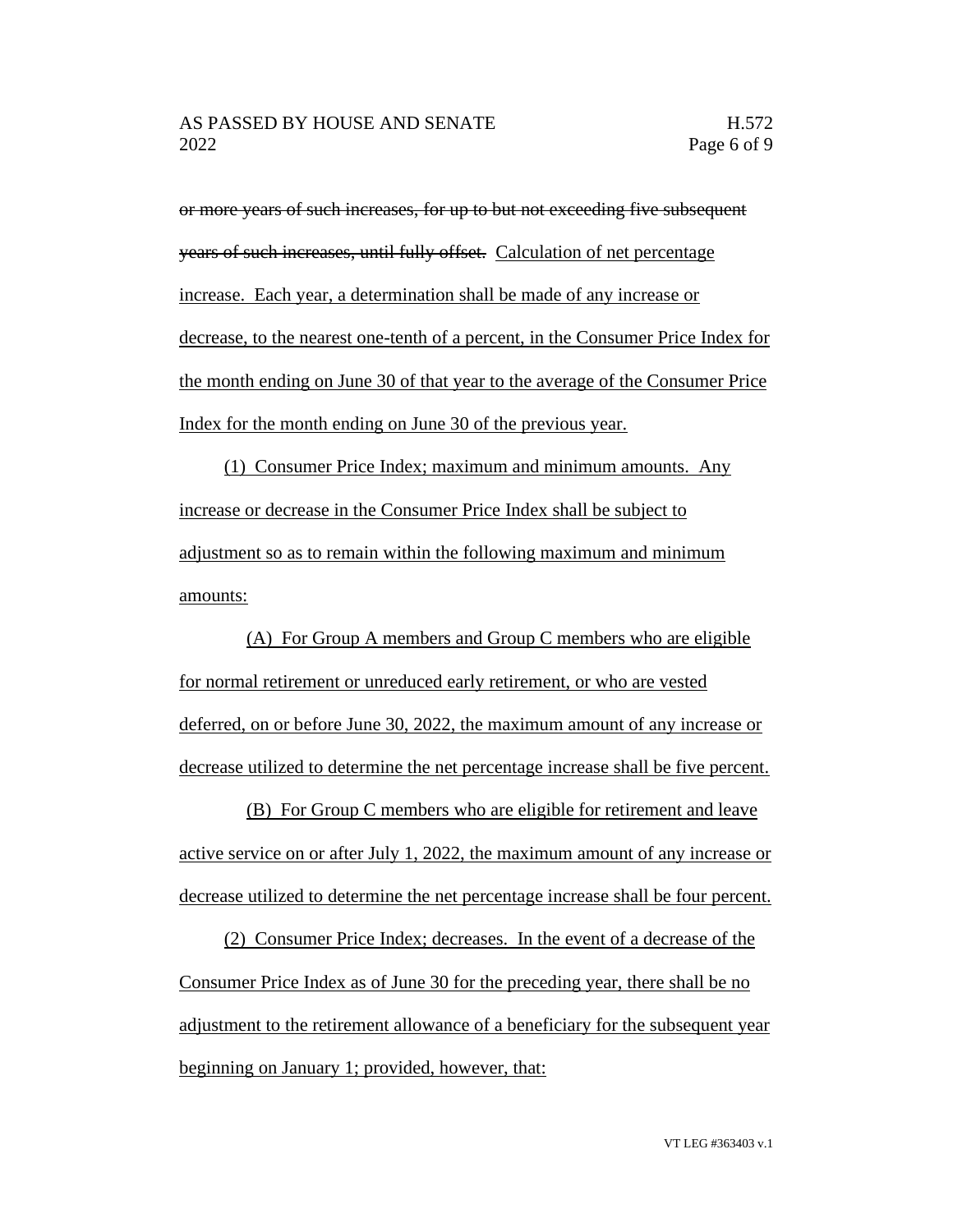(A) such decrease shall be applied as an offset against the first subsequent year's increase of the Consumer Price Index up to the full amount of such increase; and

(B) to the extent that such decrease is greater than such subsequent year's increase, such decrease shall be offset in the same manner against two or more years of such increases, for up to but not exceeding five subsequent years of such increases, until fully offset.

(3) Consumer Price Index; increases. Subject to the maximum and minimum amounts set forth in subdivision (1) of this subsection, in the event of an increase in the Consumer Price Index, and provided there remains an increase following the application of any offset as in subdivision (2) of this subsection, that amount shall be identified as the net percentage increase and used to determine the members' postretirement adjustment as set forth in subsection (d) of this section.

(c) For purposes of subsection (a) of this section, the maximum amount of any increase or decrease utilized to determine the net percentage increase shall be five percent. For purposes of subsection (b) of this section, the maximum amount of any increase or decrease utilized to determine the net percentage increase shall be five percent, and any increase or decrease less than one percent shall be assigned a value of one percent. Eligibility for postretirement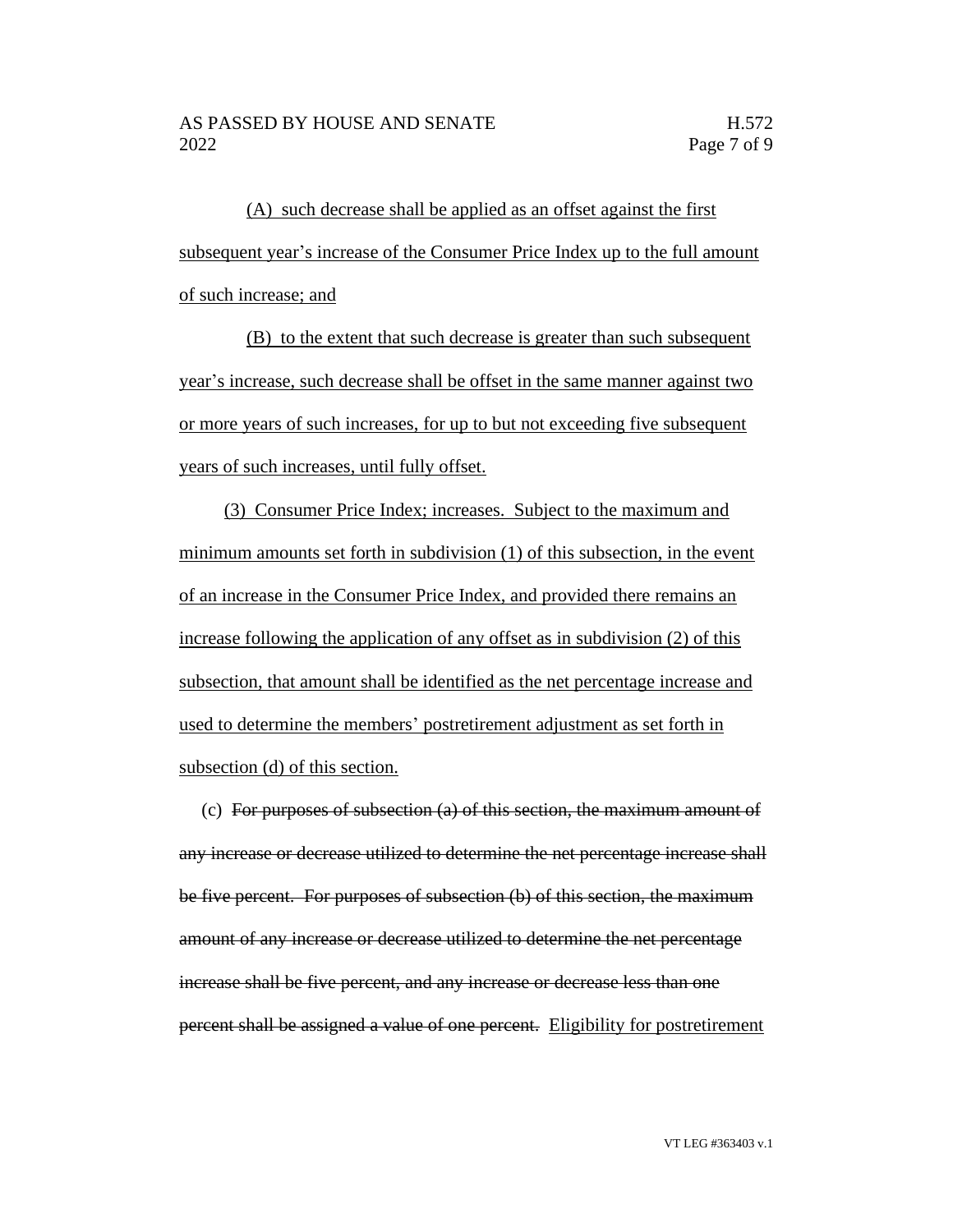adjustment. In order for a beneficiary to receive a postretirement adjustment allowance, the beneficiary must meet the following eligibility requirements:

(1) for any Group A or Group C member eligible for retirement, or who is vested deferred, on or before June 30, 2022, the member must be in receipt of a retirement allowance for at least 12 months prior to the January 1 effective date of any postretirement adjustment; and

(2) for any Group C member who is eligible for retirement and leaves active service on or after July 1, 2022, the member must be in receipt of a retirement allowance for at least 24 months prior to the January 1 effective date of any postretirement adjustment.

(d) Amount of postretirement adjustment. The postretirement adjustment for each member who meets the eligibility criteria set forth in subsection (c) shall be as follows:

(1) the full amount of the net percentage increase calculated pursuant to subsection (b) of this section for all Group A members; and

(2) one-half of the net percentage increase for all Group C members.

(e) As used in this section, "Consumer Price Index" shall mean the Northeast Region Consumer Price Index for all urban consumers, designated as "CPI-U," in the northeast region, as published by the U.S. Department of Labor, Bureau of Labor Statistics.